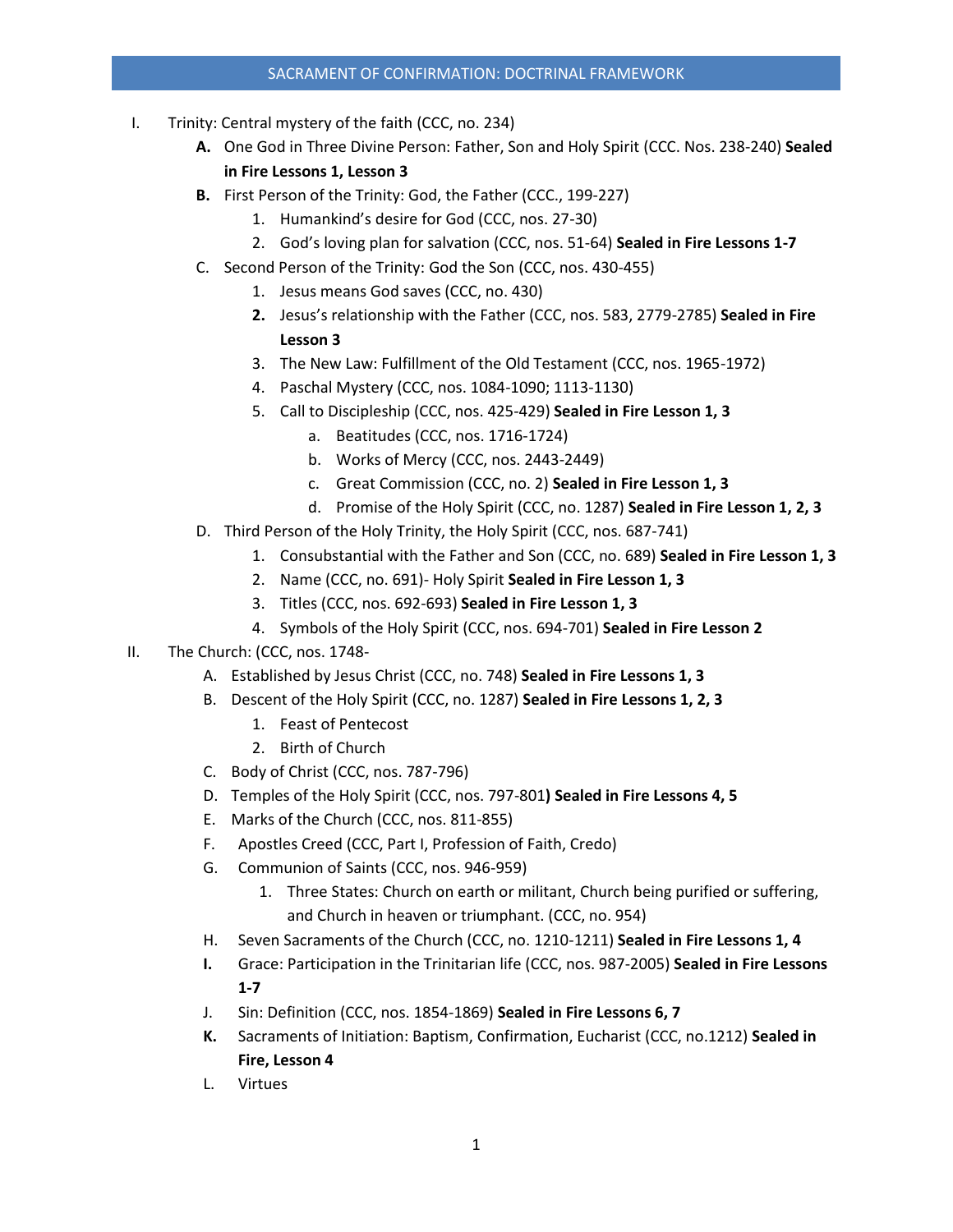- **1.** Theological: Faith, Hope and Charity (CCC, nos. 1812-1829) **Sealed in Fire Lesson 7**
- **2.** Cardinal: Justice, Prudence, Fortitude and Temperance (CCC, nos. 11804-1811) **Sealed in Fire Lesson 7**
- M. Four Last Things: Death, Judgement, Heaven, Hell (CCC, nos. 1020-1050)
- N. Precepts of the Church (CCC, nos. 2041-2043)
- III. Introduction to the Sacrament of Confirmation (CCC, no.1285)
	- A. Old Testament Foreshadowing
		- 1. Spirit of God (CCC, nos. 707-716) **Sealed in Fire Lesson 1, 3**
		- 2. Anointing (CCC, no. 1293) **Sealed in Fire Lesson 1, 3**
		- 3. Church (CCC, nos.760-762) **Sealed in Fire Lesson 1, 3**
	- B. Relationship to Baptism (CCC, no. 1285) **Sealed in Fire Lessons 1, 2, 3, 4, 5**
	- C. Rite of Confirmation (CCC, nos. 1293-1301; cf. Order of Confirmation- 2016 revision)
		- 1. Minister: the Bishop is the ordinary minister **Sealed in Fire Lesson 4**
		- 2. Presentation of Candidates **Sealed in Fire Lesson 4**
		- 3. Renewal of Baptismal Promises **Sealed in Fire Lesson 4**
		- 4. Laying of Hands **Sealed in Fire Lesson 4**
		- 5. Matter: Anointing with sacred chrism on forehead (cf. CCC, nos. 1289, 1291) **Sealed in Fire Lesson 4**
			- a. Role of the Sponsor (cf. Code of Canon Law, 892-893) **Sealed in Fire Lesson 4**
			- **b.** Choosing of a Confirmation name **Sealed in Fire, lesson 1, 4**
			- c. Royal Priesthood (CCC, nos.783-786) **Sealed in Fire Lessons 3, 4**
		- 6. Form: "Be sealed with the gift of the Holy Spirit." **Sealed in Fire Lessons 1, 4**
		- 7. Sign of Peace
	- D. Effects
		- **1.** Completes and deepens the grace of Baptism (CCC., nos. 1302-1305) **Sealed in Fire Lessons 1, 2,4, 5**
		- **2.** Unites one more fully to Christ (CCC., nos. 1302-1305) **Sealed in Fire Lessons 4, 5**
		- **3.** Consecrated to the Church (CCC., nos. 1302-1305) **Sealed in Fire Lessons 4, 5**
		- **4.** Indelible mark or seal of the Holy Spirit (cf. CCC, no. 1295) **Sealed in Fire Lessons 1, 5**
		- 5. Full outpouring of the Holy Spirit which gives a special strength to witness to and defend the faith
			- a. Gifts of the Holy Spirit (CCC, no. 1831) **Sealed in Fire Lessons 1, 5, 7**
			- b. Fruits of the Holy Spirit(CCC, no. 1832) **Sealed in Fire Lesson 7**
- IV. Discipleship: the Joy of being a witness to the life of Christ as a fully initiated Catholic Christian! (CCC, nos. 1285, 1294-1296) **Sealed in Fire Lesson 1, 2, 5, 6**